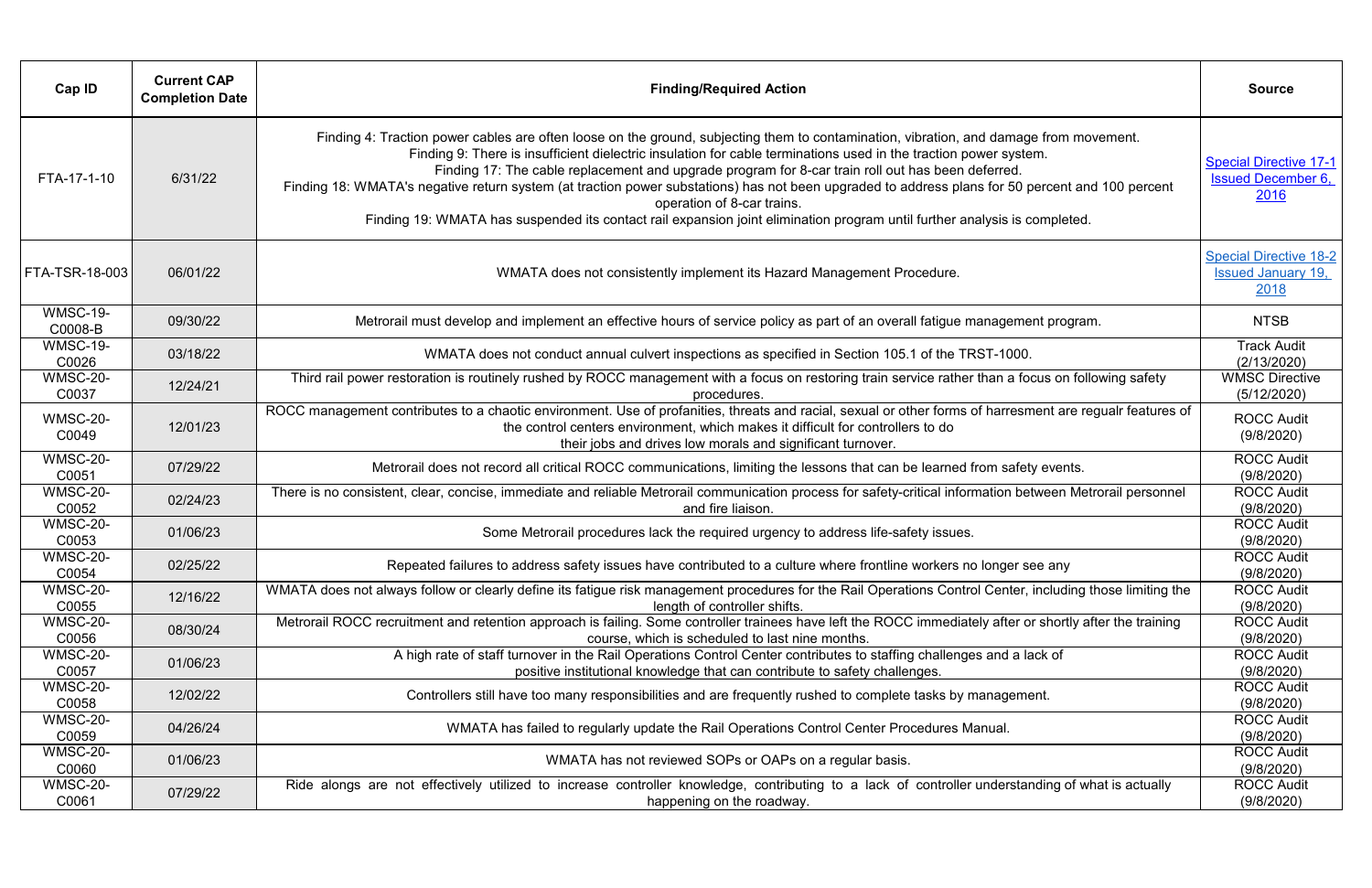| <b>WMSC-20-</b><br>C0064 | 04/30/22 | Required on the job training (OJT) is not carried out in a structured or standardized fashion.                                                                                                                                                                                                                                                                                                                                                                                                          | <b>ROCC Audit</b><br>(9/8/2020)                     |
|--------------------------|----------|---------------------------------------------------------------------------------------------------------------------------------------------------------------------------------------------------------------------------------------------------------------------------------------------------------------------------------------------------------------------------------------------------------------------------------------------------------------------------------------------------------|-----------------------------------------------------|
| <b>WMSC-20-</b><br>C0065 | 02/17/23 | Not all controllers experience emergency drills. If each ROCC controller does not get this experience, it diminishes<br>the value of the drills                                                                                                                                                                                                                                                                                                                                                         | <b>ROCC Audit</b><br>(9/8/2020)                     |
| <b>WMSC-20-</b><br>C0066 | 07/01/22 | The certification process for ROCC instructors, assistantsuperintendents, superintendents and controllers isinconsistent, not properly documented, and lacks<br>propercontrols to ensure the integrity and meaning of certification.                                                                                                                                                                                                                                                                    | <b>ROCC Audit</b><br>(9/8/2020)                     |
| <b>WMSC-20-</b><br>C0068 | 01/26/24 | WMATA does not have a standardized training program for personnel working at desks such as the MOC or ROIC.<br>Metrorail could not provide any documentation of MOC training materials, a curriculum or a training description. Metrorail provided only a study guide for the<br>ROIC.                                                                                                                                                                                                                  | <b>ROCC Audit</b><br>(9/8/2020)                     |
| <b>WMSC-20-</b><br>C0070 | 10/27/23 | Metrorail puts the integrity of safety event investigation at risk by not following procedures requiring proper chain of custody and control of evidence as<br>outlined in SOP 800-01 and Policy/Instruction 10.4/1, not following procedures requiring direct access for investigators to all information, recordings and other<br>evidence that is potentially relevant to the investigation, and not fully training all personnel on the steps they are required to take when a safety event occurs. | <b>WMSC Directive</b><br>(10/20/2020)               |
| <b>WMSC-21-</b><br>C0072 | 04/14/23 | WMATA does not have load ratings for its bridges and aerial structures.                                                                                                                                                                                                                                                                                                                                                                                                                                 | <b>Elevated Structures</b><br>Audit (1/25/2021)     |
| <b>WMSC-21-</b><br>C0074 | 05/13/22 | A new Structural Inspection Manual was made effective without any associated training for the employees responsible for implementing it.                                                                                                                                                                                                                                                                                                                                                                | <b>Elevated Structures</b><br>Audit (1/25/2021)     |
| <b>WMSC-21-</b><br>C0075 | 05/13/22 | Standard Operating Procedure 208-07 (dated March 2020) contains outdated and conflicting references.                                                                                                                                                                                                                                                                                                                                                                                                    | <b>Elevated Structures</b><br>Audit (1/25/2021)     |
| <b>WMSC-21-</b><br>C0076 | 05/13/22 | Metrorail does not have important structural steel inspection tools available that are listed in its Structural Inspection Manual.                                                                                                                                                                                                                                                                                                                                                                      | <b>Elevated Structures</b><br>Audit (1/25/2021)     |
| <b>WMSC-21-</b><br>C0077 | 04/14/23 | Metrorail does not have consistent requirements for refresher or additional training for structures inspection and<br>maintenance teams.                                                                                                                                                                                                                                                                                                                                                                | <b>Elevated Structures</b><br>Audit (1/25/2021)     |
| <b>WMSC-21-</b><br>C0078 | 07/16/22 | Structures inspection supervisors are not able to spend adequate time in the field, creating concerns about work quality and workload.                                                                                                                                                                                                                                                                                                                                                                  | <b>Elevated Structures</b><br>Audit (1/25/2021)     |
| <b>WMSC-21-</b><br>C0080 | 07/29/22 | Metrorail inspection, repair and design data are spread across disparate systems in a way that makes certain work challenging, creating the risk that safety<br>issues could be misidentified or slip through the cracks.                                                                                                                                                                                                                                                                               | <b>Elevated Structures</b><br>Audit (1/25/2021)     |
| <b>WMSC-21-</b><br>C0081 | 08/12/22 | Metrorail does not review contractor credentials, qualifications or trainings before a contractor conducts an elevated structure inspection.                                                                                                                                                                                                                                                                                                                                                            | <b>Elevated Structures</b><br>Audit (1/25/2021)     |
| <b>WMSC-21-</b><br>C0083 | 11/10/23 | Ten Metrorail structures have steel rocker bearings, which created a seismic risk in the event of an earthquake other<br>seismic events.                                                                                                                                                                                                                                                                                                                                                                | <b>Elevated Structures</b><br>Audit (1/25/2021)     |
| <b>WMSC-21-</b><br>C0084 | 07/19/24 | Metrorail is not following and does not have effective safety certification and acceptance procedures for new RMMs. There is no Metrorail-wide safety<br>certification procedure to implement the SSCP.                                                                                                                                                                                                                                                                                                 | Roadway Maintenance<br>Machines (RMM)<br>(3/9/2021) |
| <b>WMSC-21-</b><br>C0085 | 07/08/22 | Metrorail does not always follow safety certification or safety approval process requirements for modifications to existing RMMs.                                                                                                                                                                                                                                                                                                                                                                       | Roadway Maintenance<br>Machines (RMM)<br>(3/9/2021) |
| <b>WMSC-21-</b><br>C0087 | 08/12/22 | Metrorail is not utilizing reliability data for its RMMs, including the specific nature of any failure, which prevents WMATA from realizing the safety<br>benefits of a complete, ongoing analysis program.                                                                                                                                                                                                                                                                                             | Roadway Maintenance<br>Machines (RMM)<br>(3/9/2021) |
| <b>WMSC-21-</b><br>C0088 | 11/18/22 | Equipment operators are not fully trained on each type of vehicle they may be directed to operate. Some training has not included sufficient hands-on<br>experience.                                                                                                                                                                                                                                                                                                                                    | Roadway Maintenance<br>Machines (RMM)<br>(3/9/2021) |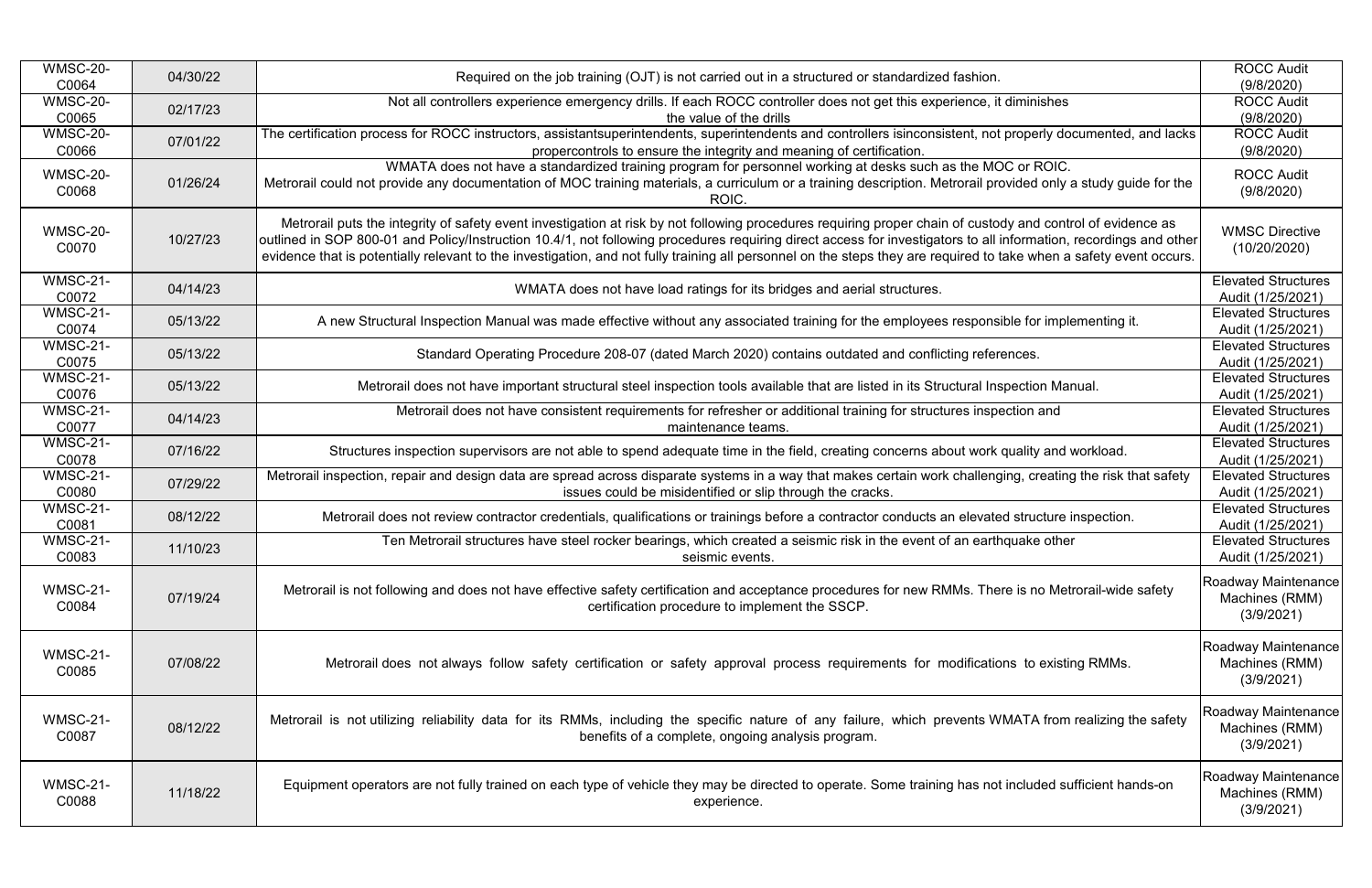| <b>WMSC-21-</b><br>C0090 | 11/18/22 | Supervisors or others have no way of confirming while in the field whether an operator is properly trained to operate a specific RMM.                                                                                                                      | Roadway Maintenance<br>Machines (RMM)<br>(3/9/2021) |
|--------------------------|----------|------------------------------------------------------------------------------------------------------------------------------------------------------------------------------------------------------------------------------------------------------------|-----------------------------------------------------|
| <b>WMSC-21-</b><br>C0091 | 02/22/23 | Metrorail risks key safety and maintenance work coming to a halt due to insufficient succession planning and training.                                                                                                                                     | Roadway Maintenance<br>Machines (RMM)<br>(3/9/2021) |
| <b>WMSC-21-</b><br>C0095 | 08/12/22 | CTEM mechanics get only limited training on specific vehicles that would assist them in moving and maintaining RMMs, and do not get adequate<br>refresher training.                                                                                        | Roadway Maintenance<br>Machines (RMM)<br>(3/9/2021) |
| <b>WMSC-21-</b><br>C0098 | 06/06/25 | Several Metrorail preventive maintenance instructions do not include acceptable tolerances for required measurements.                                                                                                                                      | Roadway Maintenance<br>Machines (RMM)<br>(3/9/2021) |
| <b>WMSC-21-</b><br>C0099 | 04/07/28 | Intrusion Detection Warning (IDW) systems are not present in all areas where such systems are required                                                                                                                                                     | <b>WMSC Directive</b><br>(3/31/2021)                |
| WMSC-21-<br>C0100        | 10/30/26 | Metrorail is not maintaining a fully functioning radio communications system in all rail yards and shops.                                                                                                                                                  | <b>WMSC Directive</b><br>(4/30/2021)                |
| WMSC-21-<br>C0101        | 11/16/22 | Metrorail does not have, provide training on, or otherwise follow specific rules related to rail vehicle and switch movement in non-signalized territory. Further,<br>Metrorail provides no controls on or oversight of movement in dark territory.        | <b>WMSC Directive</b><br>(4/30/2021)                |
| <b>WMSC-21-</b><br>C0102 | 09/23/22 | Metrorail has not adequately trained ATCM employees on safety procedures to ensure that all employees fully understand their roles with respect to safety.                                                                                                 | ATC Audit (5/12/2021)                               |
| WMSC-21-<br>C0103        | 02/25/22 | Metrorail has continued efforts to return to Automatic Train Operation without following its safety certification procedures.                                                                                                                              | ATC Audit (5/12/2021)                               |
| <b>WMSC-21-</b><br>C0104 | 11/18/22 | WMATA is not conducting all inspections and maintenance required by its ATC manuals and ATC manuals have incorrect or incomplete information and<br>outdated references.                                                                                   | ATC Audit (5/12/2021)                               |
| WMSC-21-<br>C0105        | 08/12/22 | Metrorail allows employees to use tools that have not gone through any safety review or approval process.                                                                                                                                                  | ATC Audit (5/12/2021)                               |
| WMSC-21-<br>C0106        | 08/12/22 | Metrorail does not have a standardized determination of which preventive maintenance work must be prioritized as<br>safety critical.                                                                                                                       | ATC Audit (5/12/2021)                               |
| <b>WMSC-21-</b><br>C0107 | 01/13/23 | There is no formal process for ATCM, the department that performs the work in the field, to initiate or request an engineering modification or manual change<br>from ATCE.                                                                                 | ATC Audit 2021                                      |
| <b>WMSC-21-</b><br>C0108 | 11/18/22 | Departments responsible for ATC do not have clear, documented, effective working relationships which contributes to communication and coordination<br>challenges that limit safety improvements.                                                           | ATC Audit (5/12/2021)                               |
| WMSC-21-<br>C0109        | 07/29/22 | WMATA does not have a standardized process to prioritize and advance ATC capital projects.                                                                                                                                                                 | ATC Audit (5/12/2021)                               |
| <b>WMSC-21-</b><br>C0110 | 03/17/23 | Training and parts needed for maintenance appear to be an afterthought in WMATA procurements.                                                                                                                                                              | ATC Audit (5/12/2021)                               |
| <b>WMSC-21-</b><br>C0111 | 08/25/23 | Metrorail does not have adequate replacement parts or materials and has not planned for the obsolescence of critical equipment.                                                                                                                            | ATC Audit (5/12/2021)                               |
| <b>WMSC-21-</b><br>C0112 | 12/16/22 | Metrorail has no specific minimum training course requirements, documented OJT requirements or equipment certifications for ATCM employees, or<br>requirements that individuals be trained on a system element prior to conducting maintenance work on it. | ATC Audit (5/12/2021)                               |
| <b>WMSC-21-</b><br>C0114 | 05/27/22 | Some test forms, work orders, or data sheets are not completed or are not completed with the required level of                                                                                                                                             | ATC Audit (5/12/2021)                               |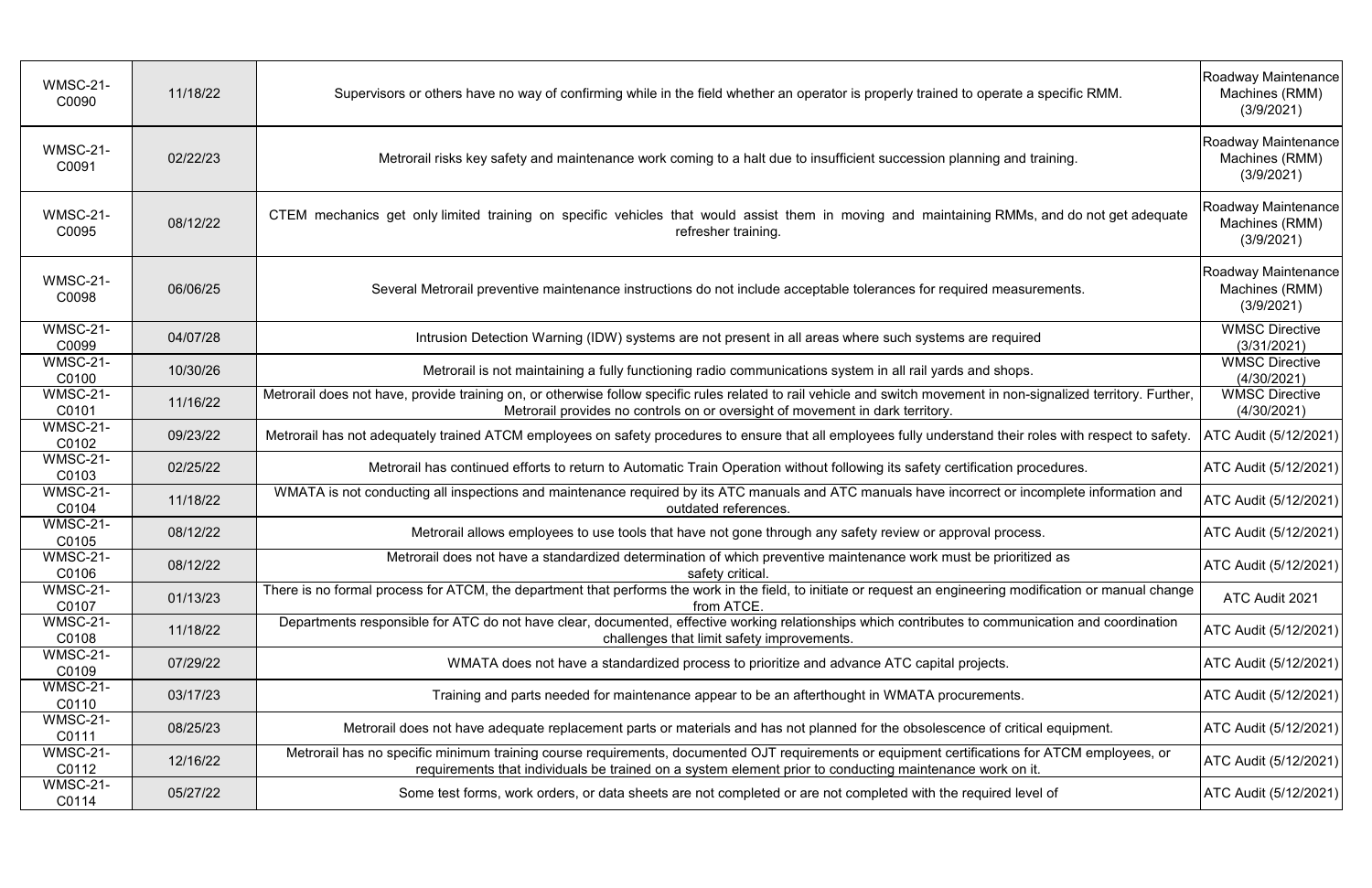| <b>WMSC-21-</b><br>C0115 | 08/04/23 | Metrorail's written procedures do not reflect changes that employees are being directed to implement                                                                                                                                            | ATC Audit (5/12/2021)                                             |
|--------------------------|----------|-------------------------------------------------------------------------------------------------------------------------------------------------------------------------------------------------------------------------------------------------|-------------------------------------------------------------------|
| <b>WMSC-21-</b><br>C0117 | 05/20/22 | Metrorail does not have documented ATC software standards.                                                                                                                                                                                      | ATC Audit (5/12/2021)                                             |
| <b>WMSC-21-</b><br>C0118 | 07/07/23 | Metrorail does not consistently follow its safety certification process, which leads to project activation and use without<br>proper hazard identification and mitigation, putting Metrorail customers, personnel and first responders at risk. | <b>WMSC Directive</b><br>(8/13/2021)                              |
| <b>WMSC-21-</b><br>C0119 | 01/27/23 | Safety sensitive physicals are not conducted as required by Metrorail policy, and Metrorail does not document or track when these physicals are due for all<br>existing employees.                                                              | <b>Fitness for Duty Audit</b><br>(8/31/2021)                      |
| <b>WMSC-21-</b><br>C0120 | 07/18/25 | Metrorail ignores the minimum daily release period (rest period) requirements in its Fatigue Risk Management Policy.                                                                                                                            | <b>Triennial Safety Audit</b><br>of Fitness for Duty<br>Programs  |
| <b>WMSC-21-</b><br>C0121 | 10/25/24 | There is not adequate access to, documentation of, or compilation of data for WMATA to assess compliance with its hours of service requirements.                                                                                                | <b>Fitness for Duty Audit</b><br>(8/31/2021)                      |
| <b>WMSC-21-</b><br>C0122 | 09/16/22 | WMATA does not conduct safety sensitive physicals at the time of or soon after hire as required by its policies.                                                                                                                                | <b>Fitness for Duty Audit</b><br>(8/31/2021)                      |
| <b>WMSC-21-</b><br>C0123 | 12/30/22 | Not all safety sensitive employee position have fully documented and up-to-date physical and medical requirements                                                                                                                               | <b>Fitness for Duty Audit</b><br>(8/31/2021)                      |
| <b>WMSC-21-</b><br>C0124 | 10/21/22 | Many follow up and random drug and alcohol tests required by Metrorail policies and federal regulations were not completed with no documented reason why  Fitness for Duty Audit  <br>the tests were missed.                                    | (8/31/2021)                                                       |
| <b>WMSC-21-</b><br>C0125 | 06/24/22 | WMATA does not have written criteria for post-incident testing and does not consistently implement post-event testing.                                                                                                                          | <b>Fitness for Duty Audit</b><br>(8/31/2021)                      |
| <b>WMSC-21-</b><br>C0126 | 11/18/22 | Supervisors are not receiving reasonable suspicion training, as required by Metrorail policy and federal regulation.                                                                                                                            | <b>Fitness for Duty Audit</b><br>(8/31/2021)                      |
| <b>WMSC-21-</b><br>C0127 | 08/12/22 | WMATA does not provide adequate, clear, understandable information to employees regarding what over-thecounter medications must be disclosed.                                                                                                   | <b>Fitness for Duty Audit</b><br>(8/31/2021)                      |
| <b>WMSC-21-</b><br>C0128 | 12/30/22 | WMATA does not have procedures to confirm that employees are consistently removed from service for positive drug and alcohol test results in a timely<br>manner as required by federal regulations.                                             | <b>Fitness for Duty Audit</b><br>(8/31/2021)                      |
| <b>WMSC-21-</b><br>C0129 | 06/21/24 | WMATA does not have a documented procedure for and training to carry out fitness for duty checks prior to or during shifts on a regular basis for all covered<br>employees as specified in the APTA fitness for Duty Standard.                  | <b>Fitness for Duty Audit</b><br>(8/31/2021)                      |
| <b>WMSC-21-</b><br>C0130 | 08/23/24 | Metrorail does not collect fitness for duty data in a manner that allows for identification, tracking and trending of issues.                                                                                                                   | <b>Fitness for Duty Audit</b><br>(8/31/2021)                      |
| <b>WMSC-21-</b><br>C0131 | 12/19/25 | Metrorail is not providing medical oversight of contractors and does not include any requirement in contracts that contractors meet WMATA medical, fatigue<br>or hours of service standards.                                                    | <b>Fitness for Duty Audit</b><br>(8/31/2021)                      |
| <b>WMSC-21-</b><br>C0132 | 12/15/23 | WMATA does not have a policy in place to test employees or contractors involved in a safety event who are hospitalized but conscious and providing<br>consent.                                                                                  | <b>Fitness for Duty Audit</b><br>(8/31/2021)                      |
| <b>WMSC-21-</b><br>C0133 | 02/17/23 | Metrorail does not confirm the accuracy of new hires' self-reported list of prior DOT-covered employers.                                                                                                                                        | <b>Fitness for Duty Audit</b><br>(8/31/2021)                      |
| <b>WMSC-21-</b><br>C0134 | 12/02/22 | Metrorail's 6000-Series rehabilitation program, including coupler overhaul work, was implemented by CMOR, CENV and CMNT without safety certification<br>and approvals required by WMATA's SSCPP.                                                | <b>Revenue Vehicle</b><br>(Railcar) Programs<br>Audit (9/14/2021) |
| <b>WMSC-21-</b><br>C0135 | 08/26/22 | SAFE approved SMP documentation that was incomplete and that did not match approved forms, and Metrorail did not comply with safety certification<br>requirements defined in the SSCPP.                                                         | <b>Revenue Vehicle</b><br>(Railcar) Programs<br>Audit (9/14/2021) |
| <b>WMSC-21-</b><br>C0136 | 12/02/22 | 6000 Series cars that underwent rehabilitation were put into service without SAFE approval.                                                                                                                                                     | <b>Revenue Vehicle</b><br>(Railcar) Programs<br>Audit (9/14/2021) |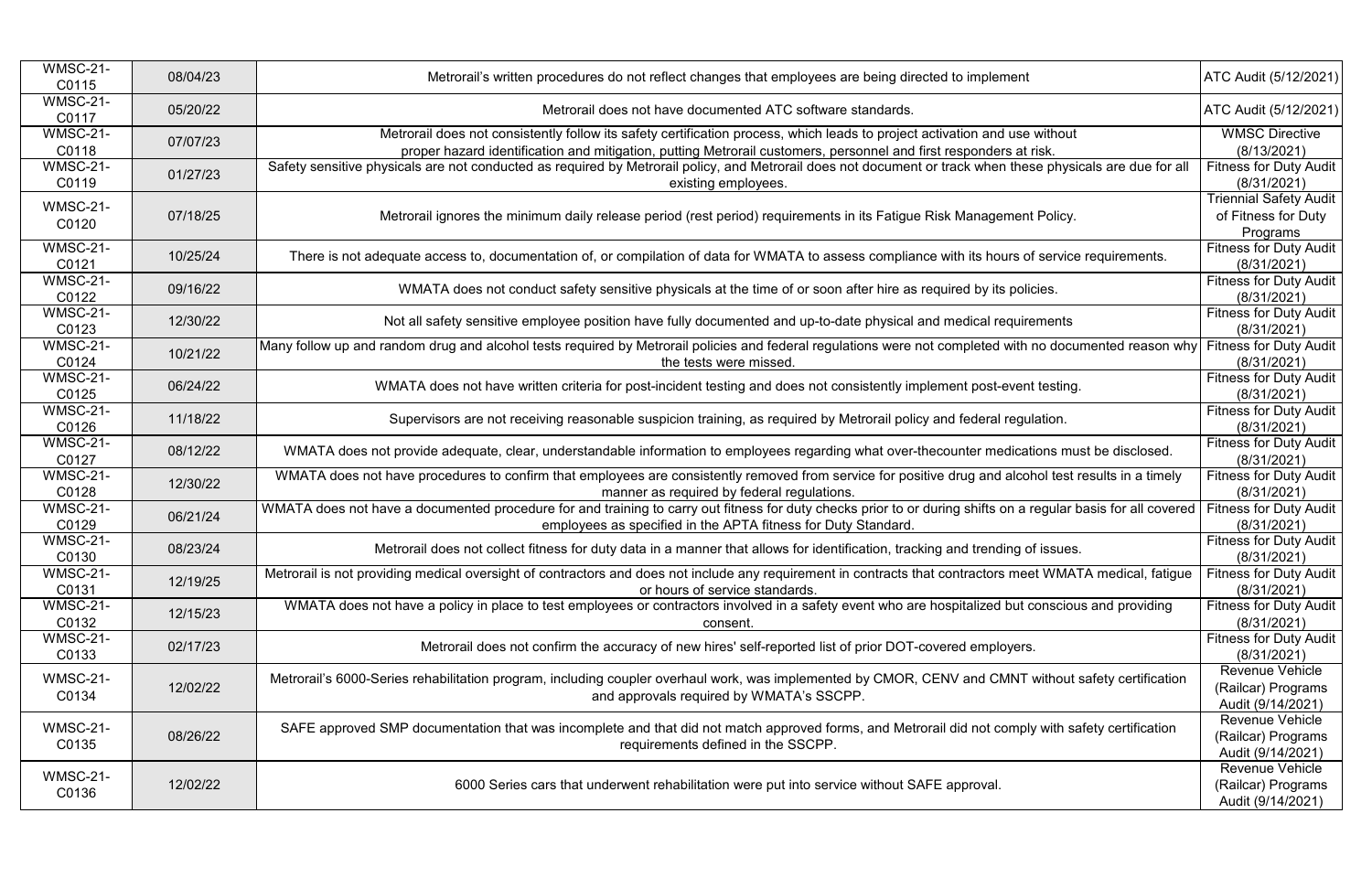| <b>WMSC-21-</b><br>C0137 | 12/02/22 | Metrorail removed the coupler overhaul from the 6000 Series SMP process without documenting that change or completing a review of that change by the<br>SCRC.                                                             | <b>Revenue Vehicle</b><br>(Railcar) Programs<br>(9/14/2021)        |
|--------------------------|----------|---------------------------------------------------------------------------------------------------------------------------------------------------------------------------------------------------------------------------|--------------------------------------------------------------------|
| <b>WMSC-21-</b><br>C0138 | 12/02/22 | Metrorail does not require or receive all necessary OEM documentation, parts or tools.                                                                                                                                    | <b>Revenue Vehicle</b><br>(Railcar) Programs<br>(9/14/2021)        |
| <b>WMSC-21-</b><br>C0139 | 05/24/24 | The 7000 Series rehabilitation and subsystems overhaul program is being developed without full SAFE coordination, involvement or approval.                                                                                | <b>Revenue Vehicle</b><br>(Railcar) Programs<br>(9/14/2021)        |
| <b>WMSC-21-</b><br>C0141 | 08/26/22 | Metrorail does not have adequate document control practices for car maintenance job plans.                                                                                                                                | <b>Revenue Vehicle</b><br>(Railcar) Programs<br>Audit (9/14/2021)  |
| <b>WMSC-21-</b><br>C0142 | 01/06/23 | Metrorail does not have a systematic process to ensure that mechanics and engineers are trained for the specific tasks they are assigned to perform.                                                                      | <b>Revenue Vehicle</b><br>(Railcar) Programs<br>(9/14/2021)        |
| <b>WMSC-21-</b><br>C0143 | 07/26/24 | Metrorail does not consistently follow a standard process to address wheels out-of-round, to prevent cars with wheels out-of-round from operating, and to<br>identify and address the root causes of wheels out-of-round. | Revenue Vehicle<br>(Railcar) Programs<br>(9/14/2021)               |
| <b>WMSC-21-</b><br>C0144 | 03/24/23 | Metrorail does not clearly define the proper use of engineering modification instructions (EMIs), service bulletins<br>(SBs), and other railcar engineering change documents.                                             | <b>Revenue Vehicle</b><br>(Railcar) Programs<br>(9/14/2021)        |
| <b>WMSC-21-</b><br>C0145 | 03/24/23 | Metrorail utilizes multiple versions of the same inspection form that do not all include the same pass/fail criteria.                                                                                                     | <b>Revenue Vehicle</b><br>(Railcar) Programs<br>(9/14/2021)        |
| <b>WMSC-21-</b><br>C0146 | 02/05/27 | Metrorail railcars do not include inward-and outward-facing audio and image recorders in all operating<br>compartments.                                                                                                   | <b>Revenue Vehicle</b><br>(Railcar) Programs<br>(9/14/2021)        |
| <b>WMSC-21-</b><br>C0147 | 02/17/23 | Part numbers are not being consistently entered in Maximo Work Orders for 7000 Series railcars.                                                                                                                           | <b>Revenue Vehicle</b><br>(Railcar) Programs<br>(9/14/2021)        |
| <b>WMSC-21-</b><br>C0148 | 01/04/23 | Some WMATA job descriptions have not been reviewed in more than 20 years.                                                                                                                                                 | <b>Revenue Vehicle</b><br>(Railcar) Programs<br>Audit (9/14/2021)  |
| <b>WMSC-21-</b><br>C0149 | 08/12/22 | WMATA has not fully implemented sufficient protections against the unauthorized movement of trains with zero<br>speed commands.                                                                                           | Formerly (CAP) FTA-<br>RED16-003-B                                 |
| <b>WMSC-21-</b><br>C0150 | 11/18/22 | Metrorail is not complying with its safety certification and approval requirements that are specified in its SSCPP before installing and placing traction power<br>systems into service                                   | <b>High Voltage Traction</b><br><b>Power Audit</b><br>(10/27/2021) |
| <b>WMSC-21-</b><br>C0151 | 07/12/24 | Metrorail is not documenting, tracking and conducting all preventive maintenance inspections that are required by<br>WMATA policy, manuals and instruction.                                                               | High<br><b>Voltage Traction</b><br>Power (TRPM)<br>(10/27/2021)    |
| <b>WMSC-21-</b><br>C0155 | 09/30/22 | Metrorail is not effectively identifying, tracking and mitigating hazards related to high voltage and traction power.                                                                                                     | <b>High Voltage Traction</b><br><b>Power Audit</b><br>(10/27/2021) |